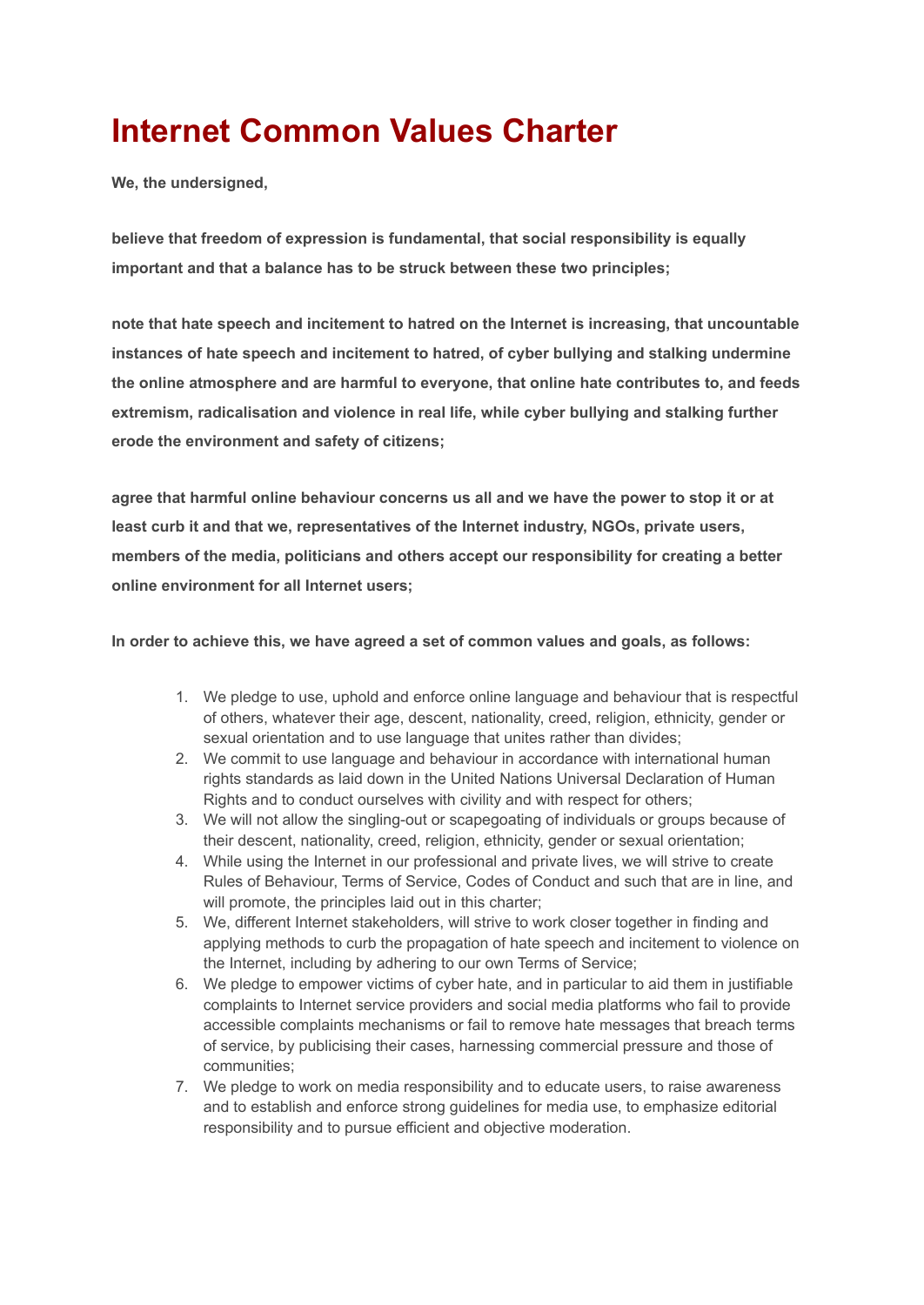## **Latest Signatures**

| 48 | Stephan Feuchtwang, Professor Emeritus Of Anthropology                                                     | <b>United KIngdom</b> |  |
|----|------------------------------------------------------------------------------------------------------------|-----------------------|--|
| 47 | <b>Danny Hughes</b>                                                                                        | --                    |  |
| 46 | Karim Murji                                                                                                | --                    |  |
| 45 | Kazim Khan, Writer                                                                                         | <b>United Kingdom</b> |  |
| 44 | <b>Jeremy Jones AM</b>                                                                                     | <b>Australia</b>      |  |
| 43 | Dr. Max Farrar                                                                                             | <b>United Kingdom</b> |  |
| 42 | Martin Becher Leiter Der Projektstelle Gegen Rechtsextremismus<br>Alexandersbad                            | Germany               |  |
| 41 | Verein Zur Förderung Akzeptierender Jugendarbeit E.V. (VAJA)                                               | Germany               |  |
| 40 | <b>MOBIT - Mobile Beratung In Thüringen</b>                                                                | Germany               |  |
| 39 | Laut Gegen Nazis E.V.                                                                                      | Germany               |  |
| 38 | <b>Online Beratung Gegen Rechtsextremismus</b>                                                             | Germany               |  |
| 37 | Beratungsnetzwerk Gegen Rechtsextremismus Hamburg                                                          | Germany               |  |
| 36 | No-Nazi.Net                                                                                                | Germany               |  |
| 35 | <b>Netz Gegen Nazis</b>                                                                                    | Germany               |  |
| 34 | JugendBegegnungsStätte Anne Frank E.V.                                                                     | Germany               |  |
| 33 | <b>Aktion Zivilcourage E.V.</b>                                                                            | Germany               |  |
| 32 | Mut Gegen Rechte Gewalt                                                                                    | Germany               |  |
| 31 | <b>Amadeu Antonio Stiftung</b>                                                                             | Germany               |  |
| 30 | <b>Reinhold Gaertner</b>                                                                                   | Austria               |  |
| 29 | Professor Alexis Aronowitz, Department Of Criminology, University<br><b>College, University Of Utrecht</b> | <b>Netherlands</b>    |  |
| 28 | <b>Brieuc-Yves Cadat</b>                                                                                   | <b>Netherlands</b>    |  |
| 27 | Dr Andre Oboler Online Hate Prevention Institute                                                           | <b>Australia</b>      |  |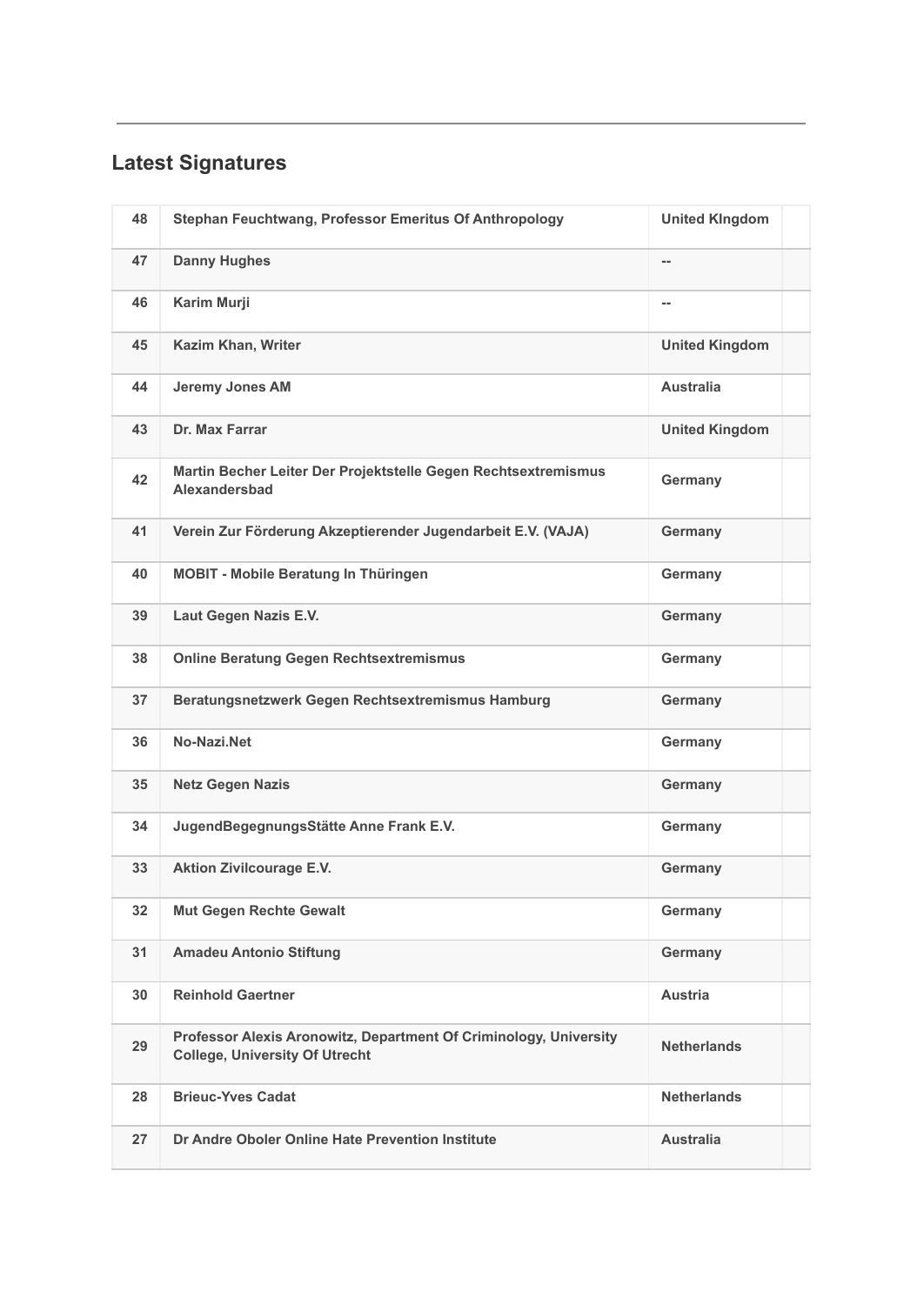| 26             | Gegen Vergessen - Für Demokratie E.V.                                                   | Germany                             |
|----------------|-----------------------------------------------------------------------------------------|-------------------------------------|
| 25             | Gesicht Zeigen! Für Ein Weltoffenes Deutschland E.V.                                    | Germany                             |
| 24             | Zentralrat Der Muslime In Deutschland                                                   | Germany                             |
| 23             | Stephan J. Kramer, Generalsekretär Des Zentralrats Der Juden In<br>Deutschland K.D.Ö.R. | Germany                             |
| 22             | Romani Rose, Vorsitzender Des Zentralrats Deutscher Sinti Und<br>Roma                   | Germany                             |
| 21             | <b>Internet Centre Anti Racism Europe (ICARE)</b>                                       | <b>Netherlands</b>                  |
| 20             | <b>Simon Wiesenthal Center Europe</b>                                                   | <b>France</b>                       |
| 19             | <b>Community Security Trust (CST)</b>                                                   | <b>United Kingdom</b>               |
| 18             | <b>Canadian Anti-Racism Education And Research Society (CAERS)</b>                      | Canada                              |
| 17             | Institute Of Human Rights And Prevention Of Extremism And<br>Xenophobia (IHRPEX)        | <b>Ukraine</b>                      |
| 16             | Movimiento Contra La Intolerancia                                                       | Spain                               |
| 15             | <b>People Against Racism</b>                                                            | <b>Slovakia</b>                     |
| 14             | <b>Regional Centre For Minorities</b>                                                   | <b>Serbia</b>                       |
| 13             | <b>Sova Center</b>                                                                      | <b>Russian</b><br><b>Federation</b> |
| 12             | <b>Media Monitoring Agency</b>                                                          | Romania                             |
| 11             | Nigdy Wiêcej/Never Again Association                                                    | Poland                              |
| 10             | <b>Latvian Centre For Human Rights</b>                                                  | Latvia                              |
| 9              | Documentation And Advisory Centre On Racial Discrimination (DRC)                        | <b>Denmark</b>                      |
| 8              | <b>Czech Helsinki Committee</b>                                                         | <b>Czech Republic</b>               |
| $\overline{7}$ | <b>Centre For Equal Opportunities And Opposition To Racism</b>                          | <b>Belgium</b>                      |
| 6              | ZARA - Zivilcourage Und Anti-Rassismus-Arbeit                                           | <b>Austria</b>                      |
| 5              | Diskrimineringsbyrån Uppsala (DU)                                                       | <b>Sweden</b>                       |
| 4              | <b>ADL - Anti Defamation League</b>                                                     | <b>USA</b>                          |